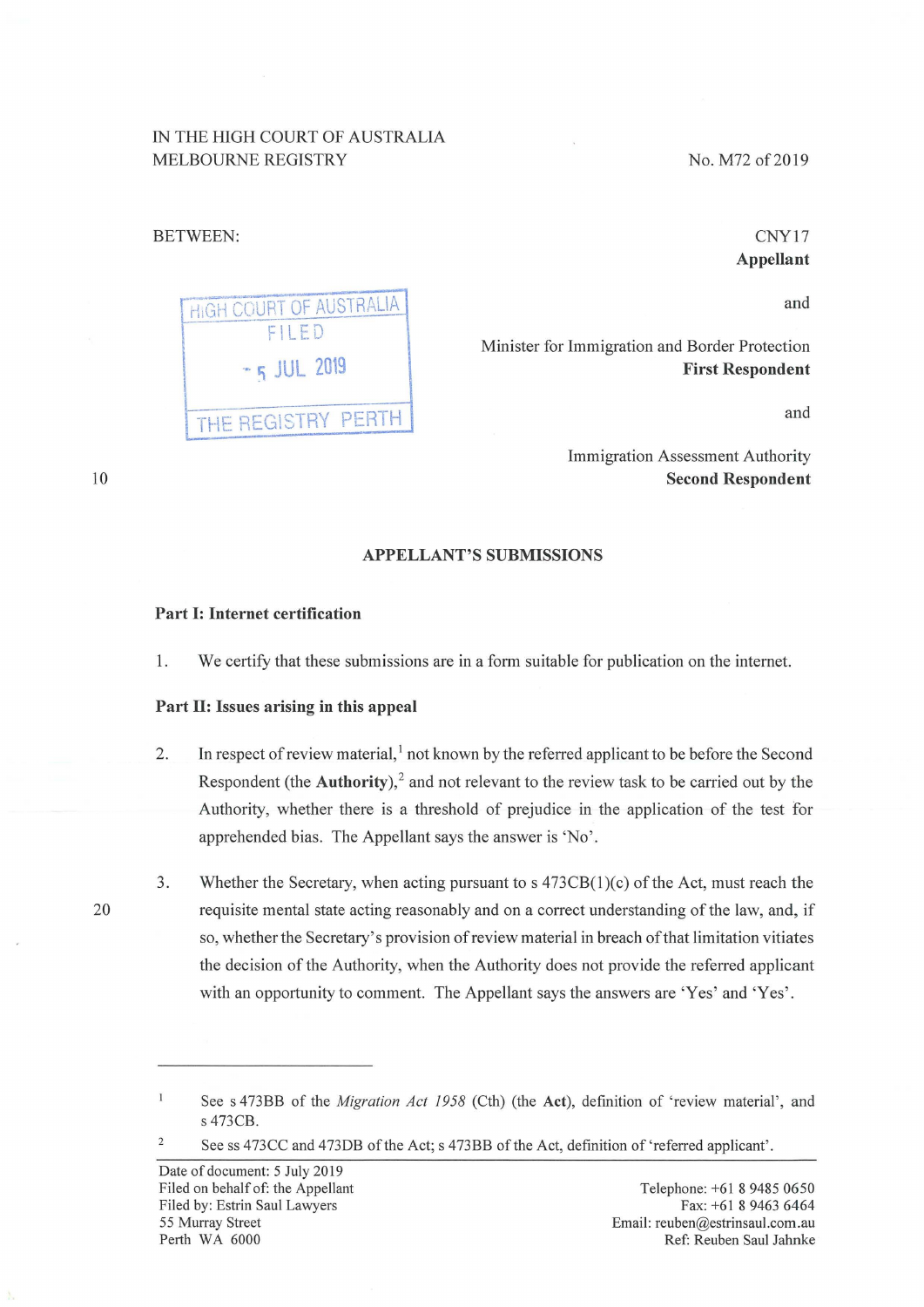4. Whether the Authority must provide the referred applicant with an opportunity to comment on material which the Secretary decided to give to the Authority pursuant to  $s\frac{473CB(1)(c)}{c}$ of the Act, where that material is prejudicial and its presence before the Authority is not known to the referred applicant. The Appellant says the answer is 'Yes'.

# **Part III: Notice under** *Judiciary Act 1903* **(Cth), s 78B**

5. Notice under s 78B of the *Judiciary Act 1903* (Cth) is not required.

# **Part IV: Citations of decisions below**

6. The decision at first instance is *CNY17 v Minister for Immigration and Border Protection* [2017] FCCA 2731. The decision on appeal is *CNY17 v Minister for Immigration and*  10 *Border Protection* [2018] FCAFC 159.

# **Part V: Summary of relevant facts**

- 7. The Appellant arrived in Australia in August  $2013.<sup>3</sup>$  $2013.<sup>3</sup>$  $2013.<sup>3</sup>$  He was detained in immigration detention on Christmas Island, $4$  and was not permitted to apply for a visa because of the bar in s 46A of the Act.
- 8. On 20 March 2015, the Appellant broke a window whilst in immigration detention (**March 2015 Incident**), and was charged with damaging Commonwealth property. The charge was ultimately resolved by the Appellant pleading guilty, being convicted but released without sentence being passed, on condition that he be of good behaviour for six months and pay reparation of  $$820.60$ <sup>[5](#page-1-2)</sup> No other facts were before the Authority or the courts 20 below as to the circumstances of the March 2015 Incident, nor did the Authority or the courts below have, e.g., any sentencing remarks. $6$

<span id="page-1-0"></span><sup>&</sup>lt;sup>3</sup> *CNY17 v Minister for Immigration and Border Protection* [2018] FCAFC 159 (*CNY17*) at [78] (Moshinsky J) (**CAB 82**). The exact date was 13 August 2013: **ABFM 92** (Protection visa application).

<span id="page-1-1"></span><sup>4</sup> *CNY17* at [83] (Moshinsky J) (**CAB 84**).

<span id="page-1-2"></span><sup>5</sup> *CNY17* at [89], [97] (Moshinsky J) (**CAB 84-85, 87**); **ABFM 134-135**. Although the delegate's decision, and the judgments of Moshinsky J and Thawley J below, refer to restitution, what was ordered, consistently with s 21B of the *Crimes Act 1914* (Cth), was reparation. See **ABFM 48**, reproducing the Prosecution Report. *Cf* Magistrates Court of Western Australia's Notice of Conviction, **ABFM 27-30**.

<span id="page-1-3"></span><sup>6</sup> *CNY17* at [32] (Mortimer J) (**CAB 72**).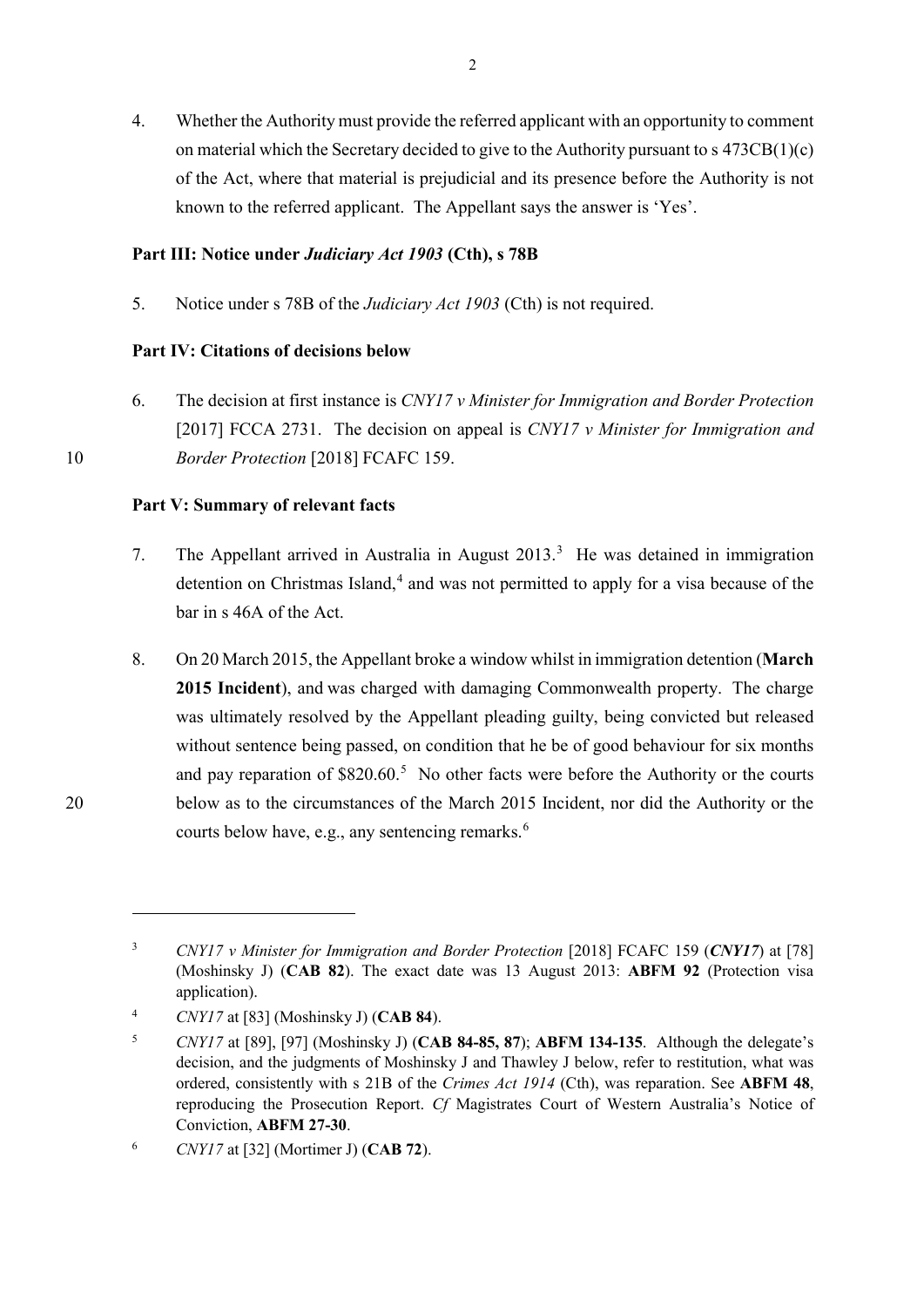- 9. On 29 September 2015, the First Respondent (the **Minister**) lifted the s 46A bar in respect of the Appellant.<sup>[7](#page-2-0)</sup> The Appellant remained in immigration detention.
- 10. The Appellant was involved in a second incident, related to protests which took place following the death of a fellow detainee at the Christmas Island Immigration Detention Centre (**November 2015 Incident**). These protests occurred on 8 and 9 November 2015.[8](#page-2-1) The Appellant was charged, as described by himself in his eventual visa application, with 'SPITTING AT A DETENTION OFFICER & BREAKING A WINDOW'.<sup>[9](#page-2-2)</sup> No other facts were before either the Authority or the courts below as to the November 2015 Incident—there was no identification of the charge(s), no summary of alleged facts, no 10 information as to how the Appellant pleaded to the charges (if he did at all) or indeed whether the prosecution even proceeded with the charge(s), nor anything else.<sup>[10](#page-2-3)</sup>
	- 11. On 16 September 2016, the Appellant lodged his application for a protection visa.<sup>11</sup> By this date, the charge that was the subject of the March 2015 Incident had been resolved.<sup>12</sup> In the form for his visa application, the Appellant disclosed his conviction arising from the March 2015 Incident.<sup>[13](#page-2-6)</sup> The matter of the charge(s) the subject of the November 2015 Incident was still pending, and he disclosed this fact too.<sup>14</sup> There was little more for him to say. All the application form had space for, was for him to identify the charge(s).<sup>[15](#page-2-8)</sup>
	- 12. On 14 March 2017, a delegate of the Minister refused the Appellant's visa application.<sup>16</sup>

1

<span id="page-2-0"></span><sup>7</sup> *CNY17* at [35] (Mortimer J), [170] (Thawley J) (**CAB 72, 111**).

<span id="page-2-1"></span><sup>8</sup> *CNY17* at [86] (Moshinsky J) (**CAB 84**). In his application for a protection visa, the Appellant had given a date of 'NOVEMBER 2015 (approx.)': **ABFM 102**. In the Extraneous Material (see [\[17\]](#page-4-0) of these submissions), it is said 'Under AFP investigation for CI riot 09/11/2015': **ABFM 15**.

<span id="page-2-2"></span><sup>9</sup> *CNY17* at [54]-[55] (Mortimer J) (**CAB 76**).

<span id="page-2-3"></span><sup>10</sup> *CNY17* at [86] (Moshinsky J) (**CAB 84**).

<span id="page-2-4"></span><sup>11</sup> *CNY17* at [90] (Moshinsky J) (**CAB 85**); **ABFM 70-115** (Forms and attachment), **116-119**  (Statement).

<span id="page-2-5"></span><sup>12</sup> It was resolved in 26 February 2016: *CNY17* at [89] (Moshinsky J) (**CAB 84**). Although the decision of the delegate of the Minister referred to the conviction having occurred on 26 February 2016 (**ABFM 134**), the sources for the detail recorded in his Honour's finding were various pages of the Extraneous Material (defined at [\[17\]](#page-4-0) below): see **ABFM 28-30, 32, 48**.

<span id="page-2-6"></span><sup>13</sup> **ABFM 102**.

<span id="page-2-7"></span><sup>14</sup> Ibid.

<span id="page-2-8"></span><sup>15</sup> Ibid.

<span id="page-2-9"></span><sup>16</sup> *CNY17* at [93] (Moshinsky J) (**CAB 86**); **ABFM 120-123** (Letter to the Appellant, attaching decision record), **124-140** (Reasons for the decision, with attachments).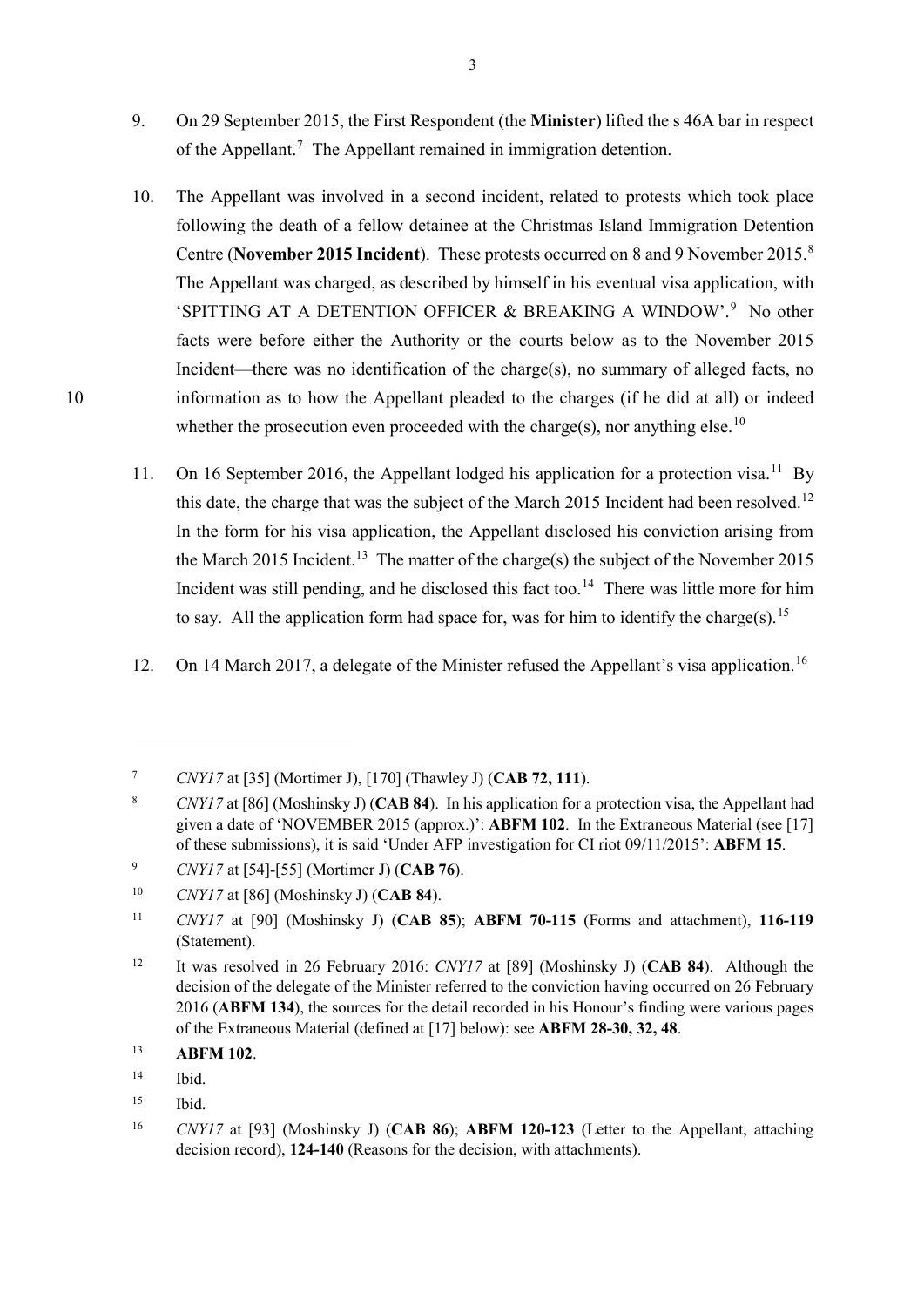13. The delegate's reasons include the following statements:<sup>[17](#page-3-0)</sup>

[*Relevantly to s 36(2)(a) of the Act*]

EXCEPTION TO THE MEANING OF A REFUGEE – subsection 5H(2) of the Act

Are there serious reasons for considering the applicant has committed acts set out in paragraphs  $5H(2)(a)$ , (b) or (c) of the Act?

Information held by the Department indicates that on 26 February 2016 the applicant was convicted of intentionally destroying or damaging property belonging to the Commonwealth or any public authority under the Commonwealth. As a result of this conviction the applicant was placed on a 6 month good behaviour bond and also 10 required to pay restitution of \$820.60 to the Commonwealth and a security of \$500.00.

> As I am not satisfied [the Appellant] is a refugee, as defined by s5H(1) of the Act, an assessment in relation to s5H(2) of the Act has not been made.

…

-

## [*Relevantly to s 36(2)(aa) of the Act*]

As I am not satisfied [the Appellant] is a person in respect of whom Australia has protection obligations an assessment in relation to s36(2C) has not been made. Refer to discussion under Exception to the Meaning of a Refugee – subsection 5H(2) of the Act above.

- 20 14. There was no evidence before the courts below as to what the delegate was referring to when he wrote of '[i]nformation held by the Department'—whether that was a reference to the Appellant's own visa application form, or something else. Given the level of detail, an inference may be open that the delegate was referring to one of the documents that form part of the Extraneous Material (defined at [\[17\]](#page-4-0) below).
	- 15. The relevance of the passages from the delegate's decision quoted above is this. If the delegate had refused to grant to the Appellant a protection visa by relying on s 5H(2), or on s  $36(2C)(a)$  or (b), the decision would not have been a fast track decision, <sup>[18](#page-3-1)</sup> with the

<span id="page-3-0"></span><sup>17</sup> **ABFM 134-135**.See also *CNY17* at [97] (Moshinsky J).

<span id="page-3-1"></span><sup>&</sup>lt;sup>18</sup> See s  $5(1)$  of the Act, definition of 'fast track decision'.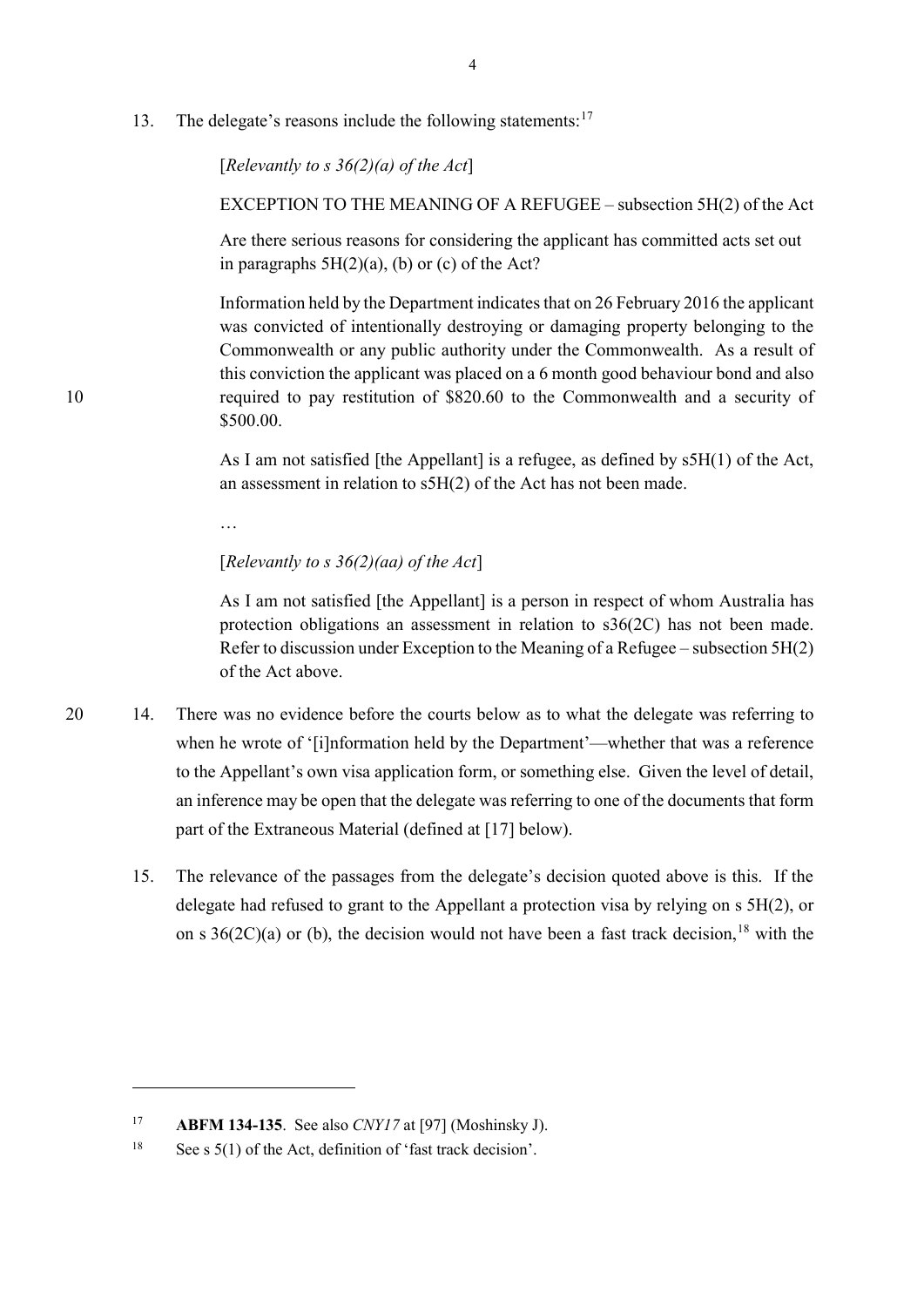<span id="page-4-7"></span><span id="page-4-6"></span>consequence that review of the decision would not have been by the Authority,<sup>[19](#page-4-1)</sup> but instead by the Administrative Appeals Tribunal. [20](#page-4-2)

- 16. Possibly on 23 March 2017, the Minister<sup>[21](#page-4-3)</sup> referred the decision of the delegate, refusing the Appellant's application for a protection visa, to the Authority.
- <span id="page-4-0"></span>17. Possibly also on 23 March 2017, the Secretary<sup>[22](#page-4-4)</sup> gave to the Authority the review material, which included various pages that are critical for this appeal (the Extraneous Material).<sup>23</sup> Included were various internal Departmental documents. Those documents contained:

1

In a letter to the Appellant dated 23 March 2017, the Authority stated that the 'matter was referred to the [Authority] on 23 March 2017': **ABFM 147**. However, in the letter to the Appellant dated 14 March 2017, which enclosed the decision record, a person who identified himself only as 'Gregory' stated: 'The Department has referred this decision to the [Authority] for review under Part 7AA': **ABFM 121.**

<span id="page-4-4"></span><sup>22</sup> Or one of the Secretary's delegates. There is no record of the decision as to what to include in the review material, mandated by s 473CB, and no record of the date on which the decision was made nor of the person who made it.

<span id="page-4-5"></span><sup>23</sup> **ABFM 5-67**. *CNY17* at [101]-[102], [133], [135] (Moshinsky J) (**CAB 88-89, 99-100**).

There is no record of what was given to the Authority, distinguishing as well what documents were before the delegate when he made the decision under s 65 (see s  $473DC(1)(a)$  and s  $5(1)$ , definition of 'new information'), and what documents were not before the delegate. (A document titled 'Referrals to the Immigration Assessment Authority (IAA) and Disclosure Checklist', undated (the **Referrals and Disclosure Checklist**), does not make clear what was given to the Authority or when, nor does it show which of the documents given to the Authority had been before the delegate when he made the decision under s 65.)

In the letter to the Appellant dated 23 March 2017, which notified him of the referral, the Authority stated: 'The Department of Immigration and Border Protection (the department) has provided us with all documents they consider relevant to your case. This includes any material that you provided to the departmental officer before they decided to refuse you a protection visa. The [Authority] will proceed to make a decision on your case on the basis of the information sent to us by the department, unless we decide to consider new information': **ABFM 147**.

In the letter to the Appellant dated 14 March 2017, which enclosed the decision record, 'Gregory' stated: 'The Department has provided the following information to the IAA: • the attached decision record • any material you gave to the Department before the refusal decision was made • any other material the Department considers to be relevant to the review • your contact details for the purpose of receiving documents': **ABFM 122**. A date of 14 March 2017 by which there had already been a decision by the Secretary as to what would be given to the Authority, and actual giving of those materials, appears unlikely, having regard to the Referrals and Disclosure Checklist.

<span id="page-4-1"></span><sup>&</sup>lt;sup>19</sup> See s 473BB of the Act, definition of 'fast track reviewable decision', and s 473CA, providing for the duty of the Minister to refer fast track reviewable decisions to the Authority.

<span id="page-4-2"></span><sup>&</sup>lt;sup>20</sup> See s  $500(1)(c)$  of the Act.

<span id="page-4-3"></span><sup>&</sup>lt;sup>21</sup> Or one of the Minister's delegates. Although s 473CA mandated referral of the delegate's decision to the Authority, there is no record of either the date on which the referral was made or the person who made the referral.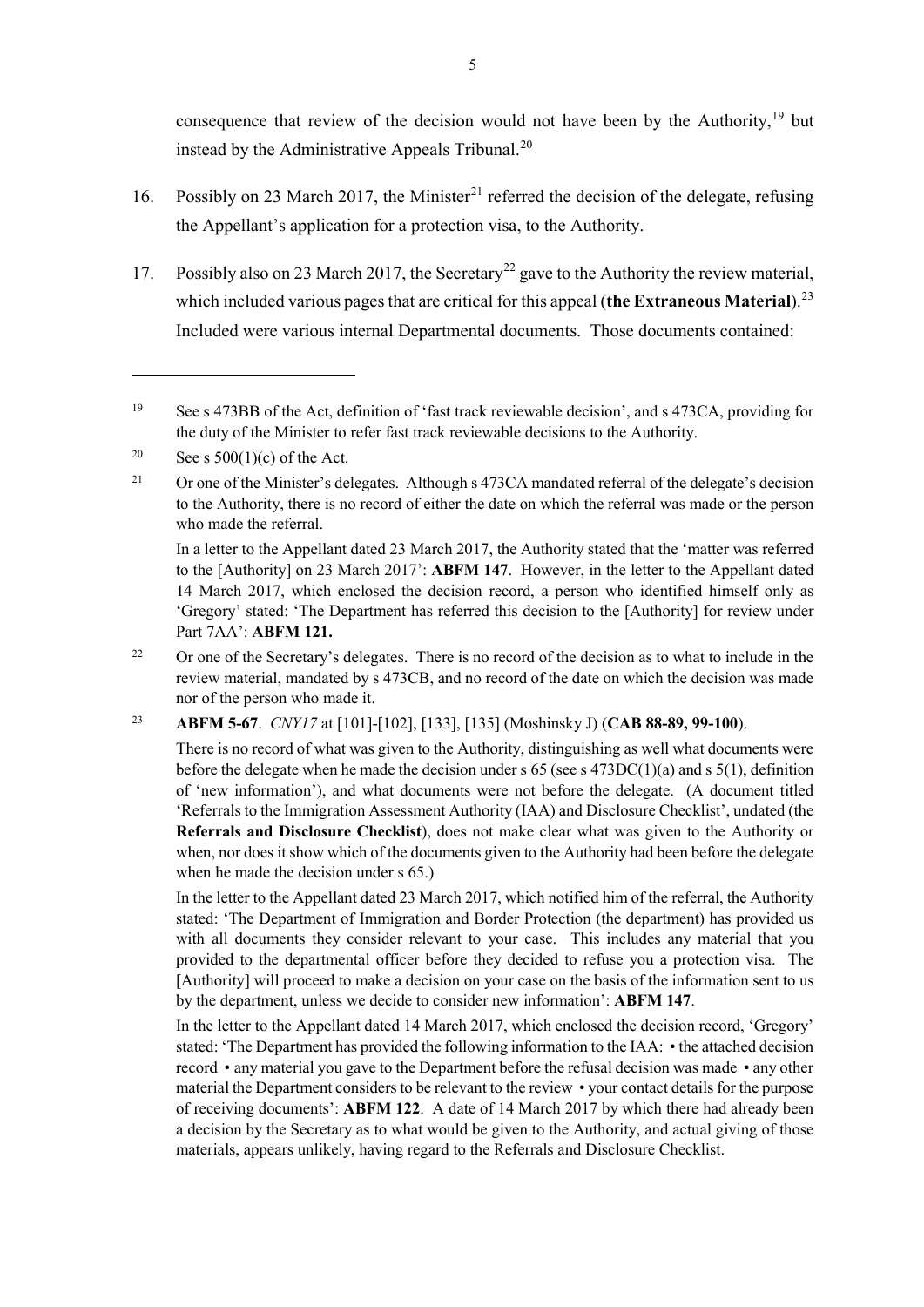- a. assertions from Departmental officers that the Appellant had 'a history of aggressive and/or challenging behaviour when engaging with the department', and had been involved in 'many incidents while in detention', without any identification of what the alleged history, behaviour or incidents were;  $24$
- b. statements from Departmental officers that the Appellant was under 'investigation' for participation in a 'riot',<sup>[25](#page-5-1)</sup> and that the 'Superintendent from ABF ha[d] recommended' that he be detained in a correctional facility rather than immigration detention during such investigation; $^{26}$  $^{26}$  $^{26}$
- c. statements that 'ABF' expressly told Departmental officers 'not to engage' with the 10 Appellant, for some unexplained reason relating to the Appellant's transfer to 'a country prison';  $27$ 
	- d. statements that the Appellant had been 'of interest' to 'Det Intel', that he had been of interest to the 'National Security Monitoring Section' even after ceasing to be 'of interest' to 'Det Intel', and that he was subject of other unspecified 'on-going investigations';[28](#page-5-4)
	- e. statements that the Appellant had 'been considered on several occasions for release from detention as the holder of a Bridging E visa' with the implicit representation that on each occasion the result of that consideration was negative, because he had 'been involved in many incidents while in detention'. [29](#page-5-5)
- 20 18. These internal Departmental documents were never in the Appellant's possession. Selfevidently, these documents could not have been, and were not, provided by the Appellant as part of his visa application.<sup>30</sup> The Appellant was never told of the existence of these documents, nor of the matters stated in them, nor that they had been provided to the

<span id="page-5-0"></span><sup>24</sup> *CNY17* at [44], [48] (Mortimer J) (**CAB 74**); **ABFM 15**, **55, 57**.

<span id="page-5-1"></span><sup>25</sup> *CNY17* at [36], [42] (Mortimer J) (**CAB 73**); **ABFM 58**. As to 'riot', see also **ABFM 15, 35, 37, 42, 46, 58**.

<span id="page-5-2"></span><sup>26</sup> *CNY17* at [39]-[40], [49] (Mortimer J) (**CAB 73-75**); **ABFM 35, 58**. See also *CNY17* at [33]-[34] (Mortimer J) (**CAB 72**).

<span id="page-5-3"></span><sup>27</sup> **ABFM 6**.

<span id="page-5-4"></span><sup>28</sup> *CNY17* at [35], [51]-[52] (Mortimer J) (**CAB 72, 75**); **ABFM 15, 56**.

<span id="page-5-5"></span><sup>29</sup> *CNY17* at [48]-[49] (Mortimer J) (**CAB 74**); **ABFM 55, 57**.

<span id="page-5-6"></span><sup>&</sup>lt;sup>30</sup> If they had been provided by the Appellant, the Secretary would have been under a duty to give them to the Authority by reason of s  $473CB(1)(b)$  of the Act.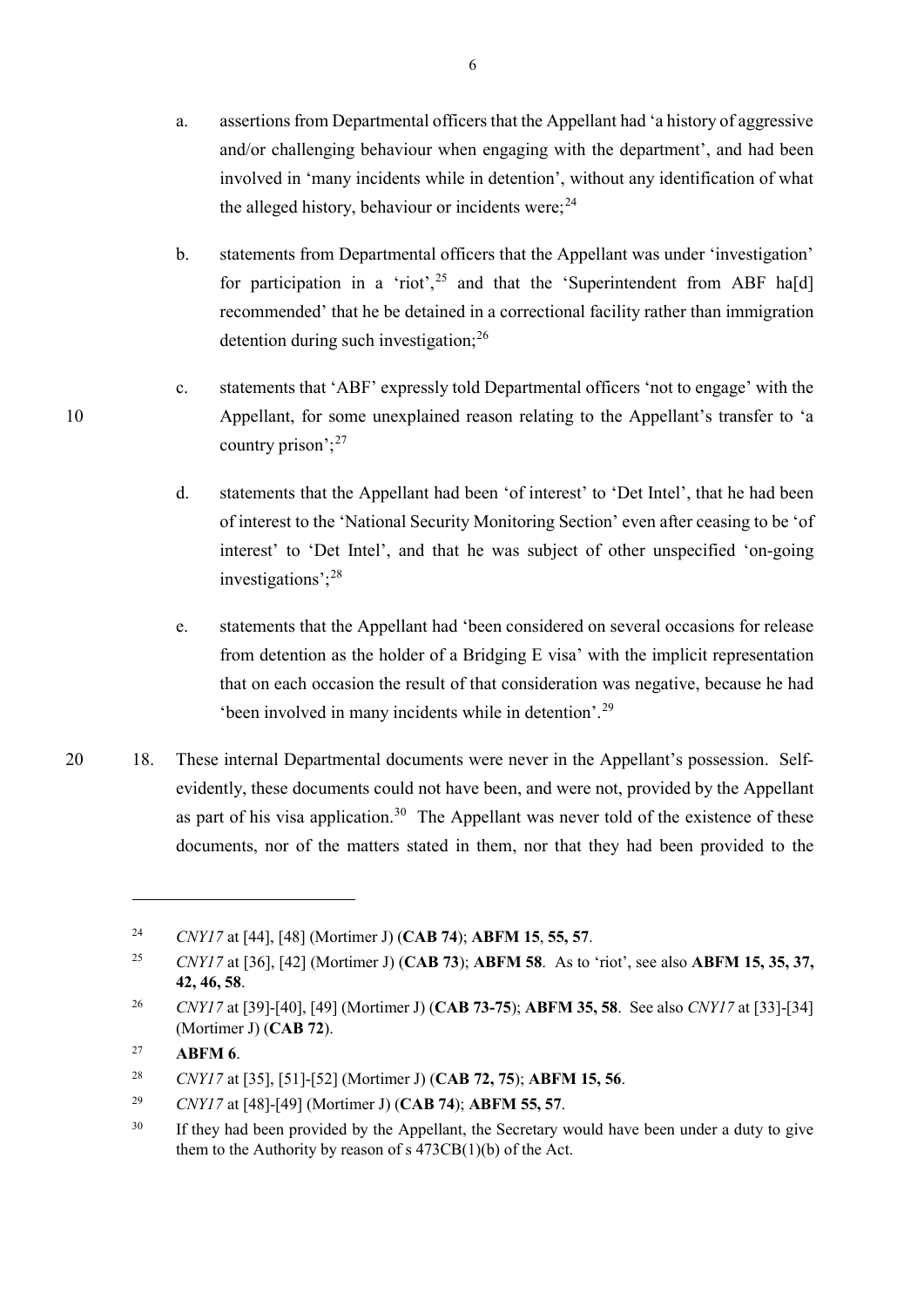<span id="page-6-10"></span>Authority. It is unknown whether these documents (or some of them) were before the delegate at the time when he refused the Appellant's application for a protection visa.<sup>[31](#page-6-0)</sup> It is unknown, if they were, how the delegate had obtained them. [32](#page-6-1) These 'unknowns' do not affect the Appellant's case. They do, however, highlight the 'administrative obscurity of the process' which has been put into effect in respect of Pt 7AA of the Act, which 'tend[s] to undermine confidence in institutional decision-making processes'. [33](#page-6-2)

- 19. The Extraneous Material was not relevant to the task which the Authority was required to undertake, and each of the judges in the court below accepted this was so.<sup>[34](#page-6-3)</sup> Each of the judges also accepted that the Extraneous Material was prejudicial.<sup>[35](#page-6-4)</sup>
- 10 20. On 12 May 2017, the Authority affirmed the delegate's refusal to grant a protection visa.<sup>[36](#page-6-5)</sup> In its reasons, the Authority said it had 'had regard to the material referred by the Secretary under s.473CB' of the Act.<sup>[37](#page-6-6)</sup> Were it not for this statement, 'the administrative obscurity of the process would be complete',<sup>[38](#page-6-7)</sup> and, but for the Minister's admission in the judicial review proceeding as to what had been given by the Secretary to the Authority,<sup>[39](#page-6-8)</sup> the Appellant would not have known the extent of the material which was considered by the Authority.

# **Part VI: Argument**

-

21. In *AMA16*,<sup>[40](#page-6-9)</sup> the Full Court of the Federal Court held that a fair-minded lay observer might apprehend that the Authority might not have brought an impartial mind to the review, in

<span id="page-6-0"></span><sup>&</sup>lt;sup>31</sup> In the court below, the Minister sought to file, as fresh evidence, an affidavit directed to this issue, but leave was not given: *CNY17* at [112]-[115], [138] (Moshinsky J) (**CAB 94**, **100**).

<span id="page-6-1"></span><sup>&</sup>lt;sup>32</sup> Having regard to Subdiv AB of Div 3 of Part 2 of the Act, s 56 would appear to be the only available power by which the delegate might have obtained them (if he did).

<span id="page-6-2"></span><sup>33</sup> *CQR17 v Minister for Immigration and Border Protection* [2019] FCAFC 61 (*CQR17*) at [9] (Jagot J, Reeves J agreeing at [5]).

<span id="page-6-3"></span><sup>34</sup> *CNY17* at [62], [66] (Mortimer J); [132] (Moshinsky J); [159], [162]-[166] (Thawley J) (**CAB 78- 79, 99, 108-109**).

<span id="page-6-4"></span><sup>35</sup> *CNY17* at [58] (Mortimer J); [136] (Moshinsky J); [159]-[161], [169]-[171] (Thawley J) (**CAB 77, 100, 108, 111-112**).

<span id="page-6-5"></span><sup>36</sup> Authority's Decision and Reasons (**CAB 5-26**).

<span id="page-6-6"></span><sup>37</sup> Authority's Decision and Reasons at [2] (**CAB 7**).

<span id="page-6-7"></span><sup>38</sup> *CQR17* at [9] (Jagot J, Reeves J agreeing at [5]).

<span id="page-6-8"></span><sup>39</sup> An admission by the Minister is typically how Pt 7AA cases have proceeded. See, e.g., *AMA16 v Minister for Immigration and Border Protection* (2017) 317 FLR 141 at [29]; *CQR17* at [9].

<span id="page-6-9"></span><sup>40</sup> *Minister for Immigration and Border Protection v AMA16* (2017) 254 FCR 534 (*AMA16*).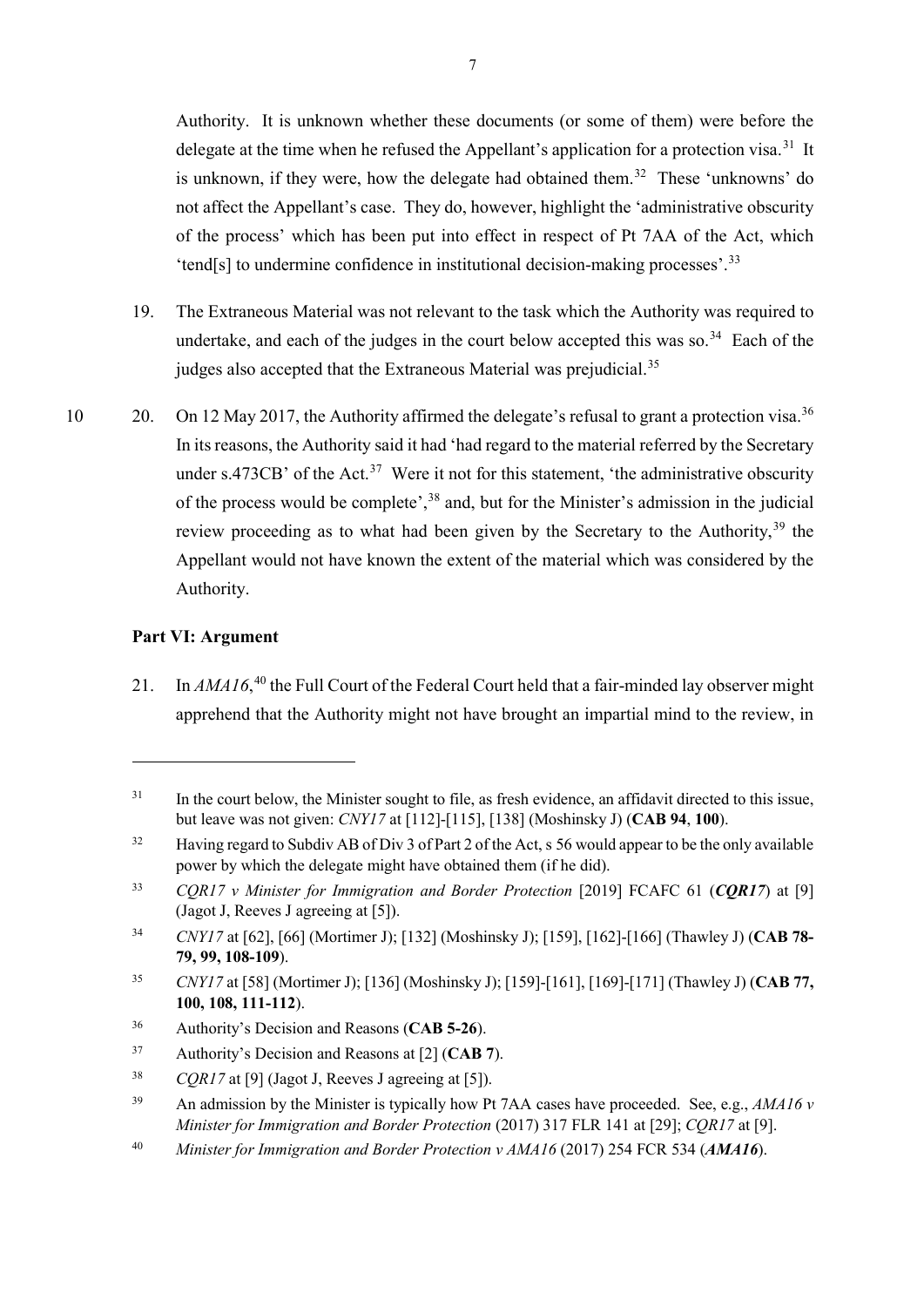circumstances where the Authority had been provided with certain review material by the Secretary pursuant to s  $473CB(1)(c)$  of the Act, such material being prejudicial to the referred applicant, unknown to him to have been given to the Authority, and irrelevant to the issues the Authority was to decide. The extraneous material was, broadly, information about the referred applicant having been charged with indecent assault.<sup>[41](#page-7-0)</sup>

- 22. As Justice Griffiths explained, a fair-minded lay observer would be aware of the scheme in Pt 7AA, including the effect of s 473DB that the review 'focuses on the review material provided by the Secretary to the [Authority]<sup>, [42](#page-7-1)</sup> because (in relation to the part of the review material provided pursuant to s  $473CB(1)(c)$  it was considered by the Secretary to be 10 relevant.<sup>[43](#page-7-2)</sup> However, the material was objectively irrelevant to the Authority's review task.<sup>[44](#page-7-3)</sup> Being aware of the scheme in Pt 7AA, the observer, acting reasonably, would not dismiss the possibility that the Authority may have been affected by the material, even if only in a subconscious manner.<sup>[45](#page-7-4)</sup> The subconscious effect was the consideration which, his Honour explained, connected the nature of the prejudicial material with the fear that the Authority might not decide the matter on its merits,<sup>[46](#page-7-5)</sup> as required by *Ebner*.<sup>[47](#page-7-6)</sup>
	- 23. Justices Dowsett and Charlesworth agreed with Justice Griffiths, in separate judgments.<sup>[48](#page-7-7)</sup>
- 24. In the present case, the Minister has accepted the correctness of *AMA16*. However, in the courts below the Minister sought to distinguish that decision on the facts, by characterising the Extraneous Material as 'background' and not as prejudicial as the material in *AMA16*. [49](#page-7-8)  20 This characterisation fastened on the fact that in his application for a visa the Appellant had disclosed, truthfully and as required by the application forms, the March 2015 Incident and the conviction, and the November 2015 Incident.

<span id="page-7-0"></span><sup>41</sup> *AMA16* at [29] (Griffiths J).

<span id="page-7-1"></span><sup>42</sup> *AMA16* at [17], [19], [65], [73] (Griffiths J).

<span id="page-7-2"></span><sup>43</sup> *AMA16* at [78] (Griffiths J), see also [4] (Dowsett J).

<span id="page-7-3"></span><sup>44</sup> *AMA16* at [83], [86] (Griffiths J). See also [99] (Charlesworth J).

<span id="page-7-4"></span><sup>45</sup> *AMA16* at [75] (Griffiths J).

<span id="page-7-5"></span><sup>46</sup> Ibid.

<span id="page-7-6"></span><sup>47</sup> *Ebner v Official Trustee in Bankruptcy* (2000) 205 CLR 337 (*Ebner*).

<span id="page-7-7"></span><sup>48</sup> *AMA16* at [1] (Dowsett J), [97] (Charlesworth J).

<span id="page-7-8"></span><sup>49</sup> *CNY17* at [12] (Mortimer J), [122], [136] (Moshinsky J) (**CAB 67, 96, 100**).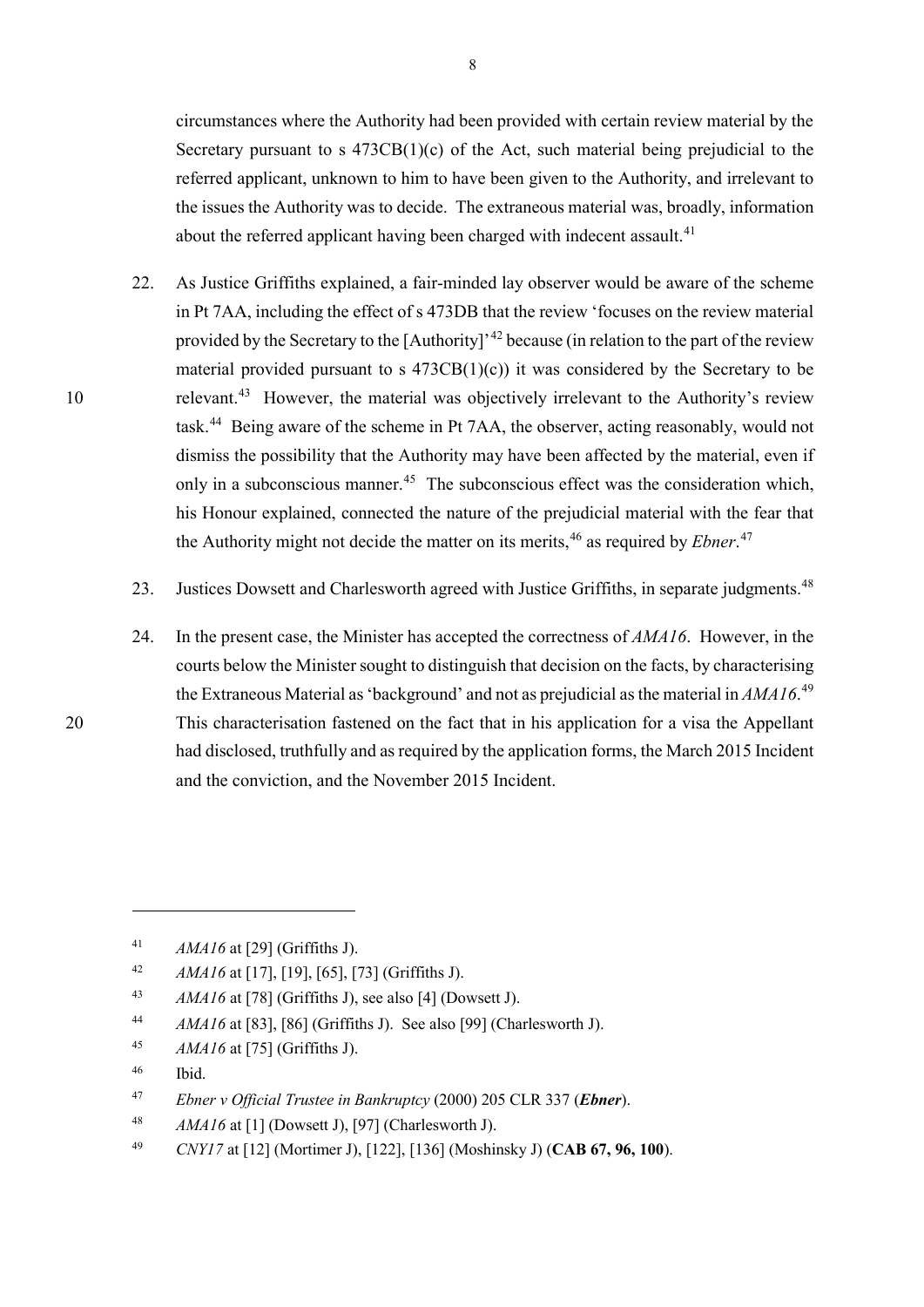- 25. Each of the judges below proceeded on the basis that *AMA16* correctly stated the law<sup>[50](#page-8-0)</sup> (although the analysis which each of them did was by reference to the three steps identified by Justice Gageler in *Isbester*<sup>51</sup>). However, Justices Moshinsky and Thawley departed from *AMA16* by also requiring consideration, somehow as part of the *Ebner* / *Isbester* test for apprehended bias, of how prejudicial the material should be adjudged to be.<sup>[52](#page-8-2)</sup>
- 26. Justice Mortimer, in the minority, rejected the proposition that there is a threshold to be reached before objectively irrelevant material given by the Secretary to the Authority, which is prejudicial to the interests of the referred applicant, might cause the fair-minded lay observer to apprehend that the Authority might not have brought an impartial mind to 10 the review. Her Honour considered, correctly the Appellant contends, that *AMA16* did not require adjudging 'how prejudicial', before the law accepts that the Authority might be affected in its review task, consciously or subconsciously.<sup>[53](#page-8-3)</sup>
	- 27. It is convenient to consider some matters about Pt 7AA, before turning to the majority's reasoning on apprehended bias, and why, the Appellant contends, it demonstrates error.
- 28. Part 7AA is designed to result in automatic review of a fast track reviewable decision, following a decision of the Minister to refuse a visa application made by a fast track review applicant: s 473CA. One aspect of this automatic review is that the Secretary is permitted to provide to the Authority, as part of the review material, 'any other material that is in the Secretary's possession or control and is considered by the Secretary (at the time the 20 decision is referred to the Authority) to be relevant to the review':  $s\ 473CB(1)(c)$ .<sup>[54](#page-8-4)</sup>
	- 29. Another characteristic of the Pt 7AA review is the 'primary requirement that, subject to the Part, the Authority is to review a fast track reviewable decision referred to it under s 473CA by considering the review material provided to the Authority under s 473CB without accepting or requesting new information without interviewing the referred applicant', with some exceptions.<sup>[55](#page-8-5)</sup>

<span id="page-8-0"></span><sup>50</sup> *CNY17* at [13] (Mortimer J), [126]-[131] (Moshinsky J), [152] (Thawley J) (**CAB 67, 97-99, 104**).

<span id="page-8-1"></span><sup>51</sup> *Isbester v Knox City Council* (2015) 255 CLR 135 *(Isbester)* at [59]*.* See *CNY17* at [10]-[11] (Mortimer J), [124] (Moshinsky J), [153] (Thawley J) (**CAB 67, 96-97, 104**).

<span id="page-8-2"></span><sup>52</sup> *CNY17* at [134]-[136] (Moshinsky J), [169]-[171] (Thawley J) (**CAB 99-100, 111-112**).

<span id="page-8-3"></span><sup>53</sup> *CNY17* at [18]-[20], [66], [71] (Mortimer J) (**CAB 69**, **79**, **81**).

<span id="page-8-4"></span><sup>54</sup> *Plaintiff M174/2016 v Minister for Immigration and Border Protection* (2018) 353 ALR 600 (*Plaintiff M174*) at [15].

<span id="page-8-5"></span><sup>55</sup> *Plaintiff M174* at [22].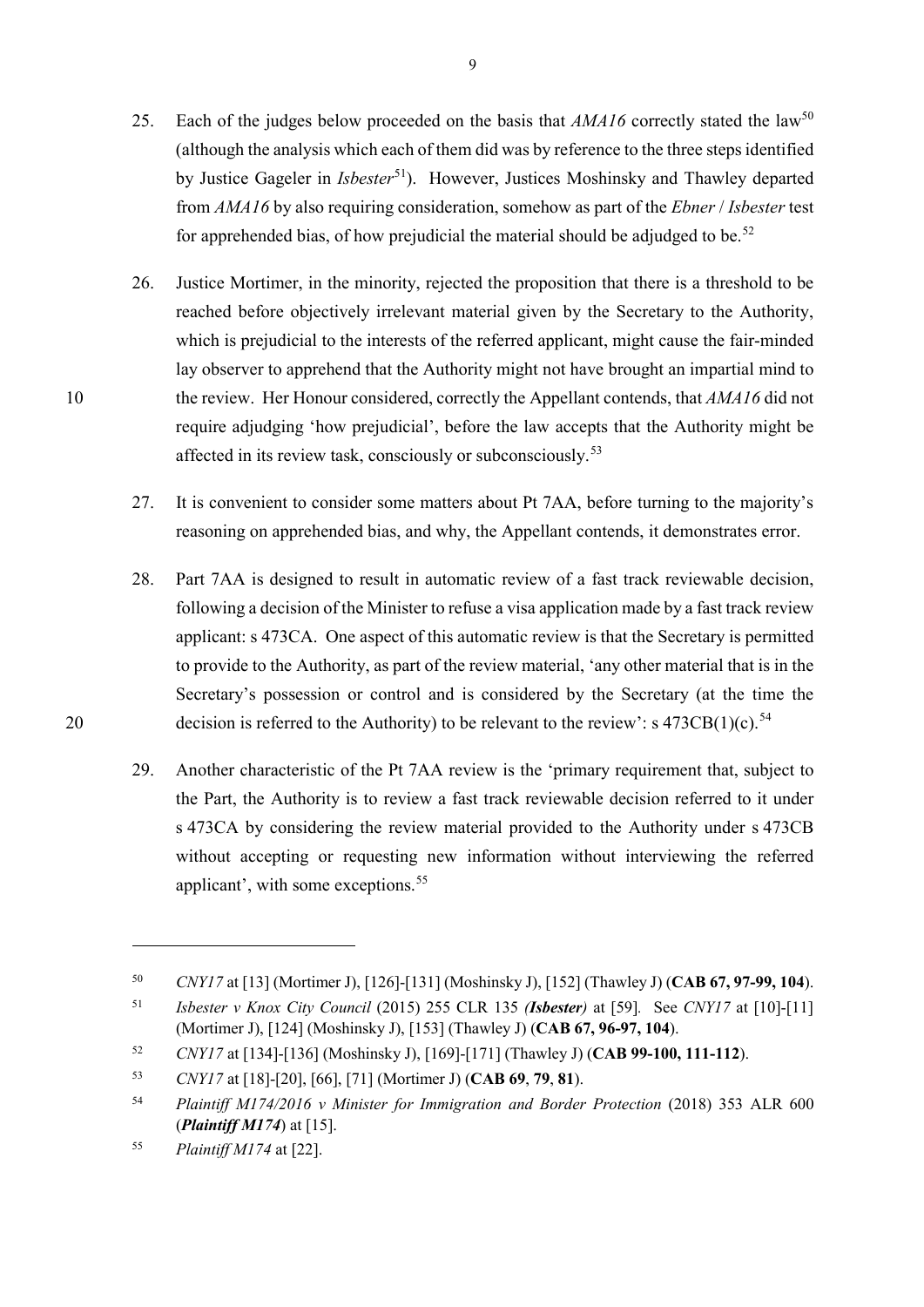- 30. The Secretary is not just a mere officer of the Department—he is the only person empowered to make the determination of what is to go to the Authority as 'relevant'. Subject to other information that satisfies the 'new information' provisions, the review material which is given by the Secretary to the Authority will be the subject-matter of the review: s 473DB(1).
- 31. The Secretary's duty in s 473CB(1) (coupled with the power, including selecting material under par  $(c)$ ) must be performed reasonably, on a correct understanding of the law.<sup>[56](#page-9-0)</sup>
- 32. Part 7AA also expressly and exhaustively states the requirements of the common law hearing rule, and it preserves the bias rule: ss 473DA, 473FA(1).<sup>[57](#page-9-1)</sup>
- 10 33. While there is 'no general requirement' for the Authority to give to the referred applicant any part of the review material that was before the delegate at the time of making the decision under s 65, '[t]here is, however, nothing in Pt 7AA to preclude the Authority' from doing so 'in the context of exercising the power conferred by s 473DC(3) to invite the giving of new information'.[58](#page-9-2) *A fortiori*, if there is a part of the review material which was not before the delegate at the time of decision, or before the Authority unbeknownst to the referred applicant. As well, 's 473DA(2) is not addressed to what might be required of the Authority in particular circumstances in order to exercise that power reasonably'.<sup>59</sup>
	- 34. All of these things arise from the terms of Pt 7AA. They are characteristics of the fast track review process of which a fair-minded lay observer would be aware. $60$
- 20 35. Some further matters should be noted. First, there is no direct way contemplated by the Act for a referred applicant to challenge a decision by the Secretary of what will constitute the review material. Indeed, while nothing in the Act precludes the Secretary, or for that matter the Authority, from telling a referred applicant what the documents comprising the review material are (in particular, what documents were given pursuant to  $s$  473CB(1)(c)),

<span id="page-9-0"></span><sup>56</sup> *R v Connell; ex parte Hetton Bellbird Collieries Ltd* (1944) 69 CLR 407 at 430. More recently, see e.g. *Graham v Minister for Immigration and Border Protection* (2017) 263 CLR 1 at [57]. The proposition has been specifically applied to Pt 7AA: see e.g. *EMJ17 v Minister for Immigration and Border Protection* [2018] FCA 1462 (*EMJ17*) at [41(3)], [42(2)] (Thawley J).

<span id="page-9-1"></span><sup>57</sup> *AMA16* at [17]-[18] (Griffiths J, Dowsett J agreeing at [1] and Charlesworth J agreeing at [97]).

<span id="page-9-2"></span><sup>58</sup> *Plaintiff M174* at [26].

<span id="page-9-3"></span><sup>59</sup> Ibid*.*

<span id="page-9-4"></span><sup>60</sup> *Isbester* at [23] (Kiefel, Bell, Keane and Nettle JJ), [57] (Gageler J). See also *AMA16* at [65] (Griffiths J); *CNY17* at [24]-[29], [61] (Mortimer J), [125] (Moshinsky J), [153(5)], [175] (Thawley J) (**CAB 70-71, 97, 105, 113**).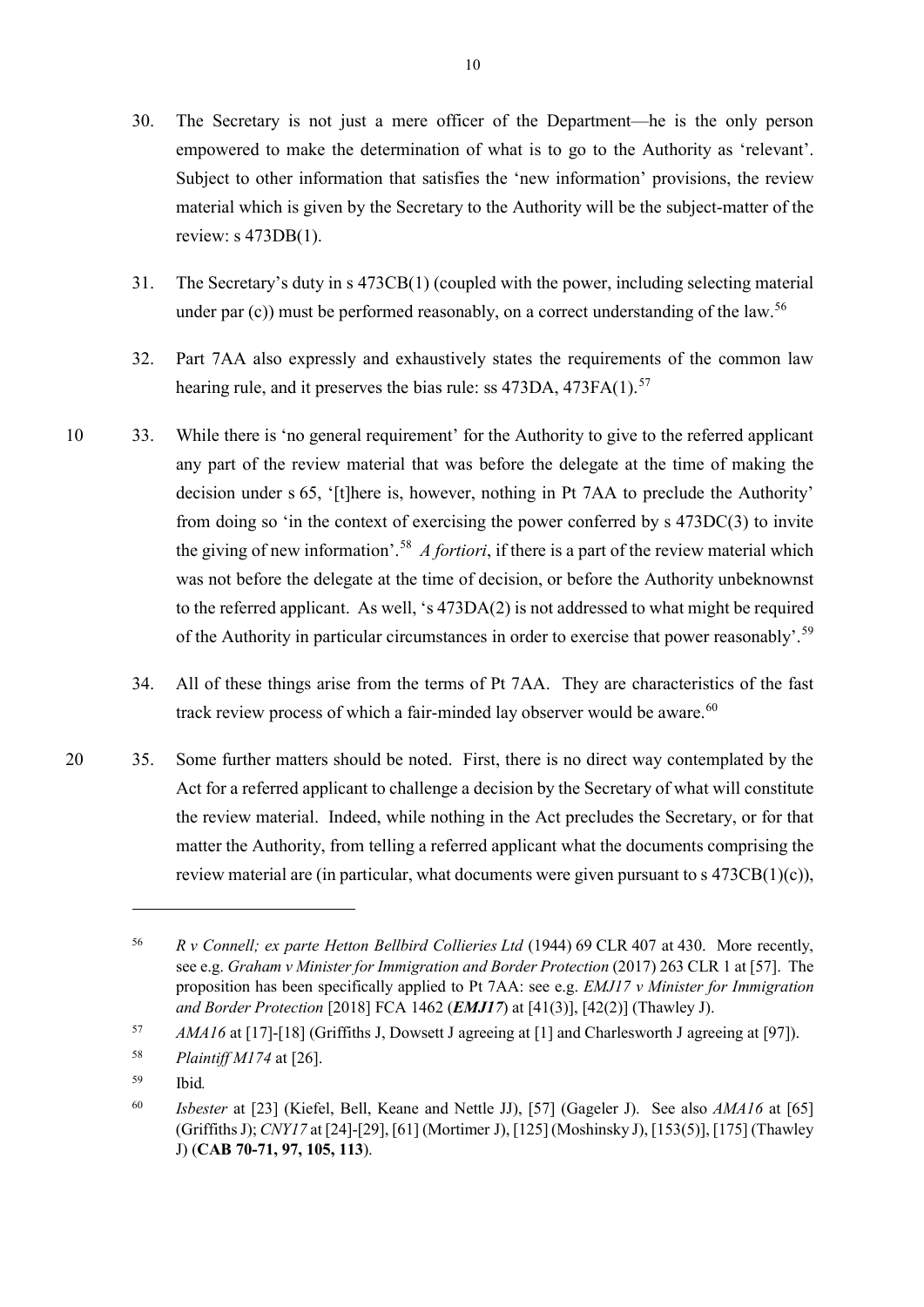the practice is to tell nothing.<sup>[61](#page-10-0)</sup> There is a 'primary requirement',  $62$  and if the Authority's decision is to affirm the Minister's decision, the referred applicant will know of the existence of any documents given by the Secretary under s 473CB(1)(c) only when the Minister files a court book, as he is invariably ordered to do by the Federal Circuit Court after an application for judicial review is filed.

- 36. Second, the Full Court of the Federal Court has accepted, after the decision it made in this case, that 'the authorities which consider the effect of a breach of s 418(3) of the Act cannot readily be applied to s  $473CB(1)$ <sup>[63](#page-10-2)</sup>. Thus, in *EVS17*, the Full Court held that the Authority's decision was vitiated because of the Secretary's error in the performance of 10 the duty in s 473CB(1). While in that case the Secretary's error consisted in omitting to provide a document which was objectively relevant, as a matter of principle the position can be no different when the error consists of providing a document which is objectively irrelevant and prejudicial. The situation was explained by Justice Thawley in *EVS17* as not dissimilar to one of 'fraud on the tribunal'.<sup>64</sup>
- 37. In the present case, the Extraneous Material was objectively irrelevant to the Authority's review task, as each of the judges found.<sup>[65](#page-10-4)</sup> On the correct understanding of the law, the person (be it the Secretary or his delegate) who made the decision as to what would be provided to the Authority (i.e., what would constitute the review material) could not have considered the Extraneous Material to be 'relevant'. The Authority only has jurisdiction 20 to review a 'fast track reviewable decision', which is defined by reference to the definition of 'fast track decision', which in turn is defined as excluding decisions to refuse a visa under ss 501, 5H(2), 36(1C) or 36(2C).<sup>66</sup> The only adverse decision the Authority can make is to 'affirm the fast track reviewable decision'.<sup>67</sup> Material, e.g. in the nature of

<span id="page-10-0"></span><sup>61</sup> See nn [22,](#page-4-6) [23](#page-4-7) above; *CQR17* at [5] (Reeves J), [8]-[9] (Jagot J).

<span id="page-10-1"></span><sup>62</sup> *Plaintiff M174* at [22].

<span id="page-10-2"></span><sup>63</sup> *EVS17 v Minister for Immigration and Border Protection* [2019] FCAFC 20 (*EVS17*) at [31]. *Cf CNY17*, where the court reasoned by applying the principal authority on s 418(3) of the Act, *WAGP v Minister for Immigration and Multicultural and Indigenous Affairs* (2006) 151 FCR 413: at [149] (Moshinsky J, Mortimer J agreeing at [2] and Thawley J agreeing at [152]) (**CAB 102**, **64**, **104**).

<span id="page-10-3"></span><sup>64</sup> *EMJ17* at [41(5)] (Thawley J). This decision was quoted with approval by the Full Court of the Federal Court in both *EVS17* and *CQR17*.

<span id="page-10-4"></span><sup>65</sup> Above n [34.](#page-6-10)

<span id="page-10-5"></span><sup>66</sup> Sections 473BB of the Act, definition of 'fast track reviewable decision'; s 5(1) of the Act, definition of 'fast track decision'.

<span id="page-10-6"></span><sup>67</sup> Section 473CC(2)(a) of the Act.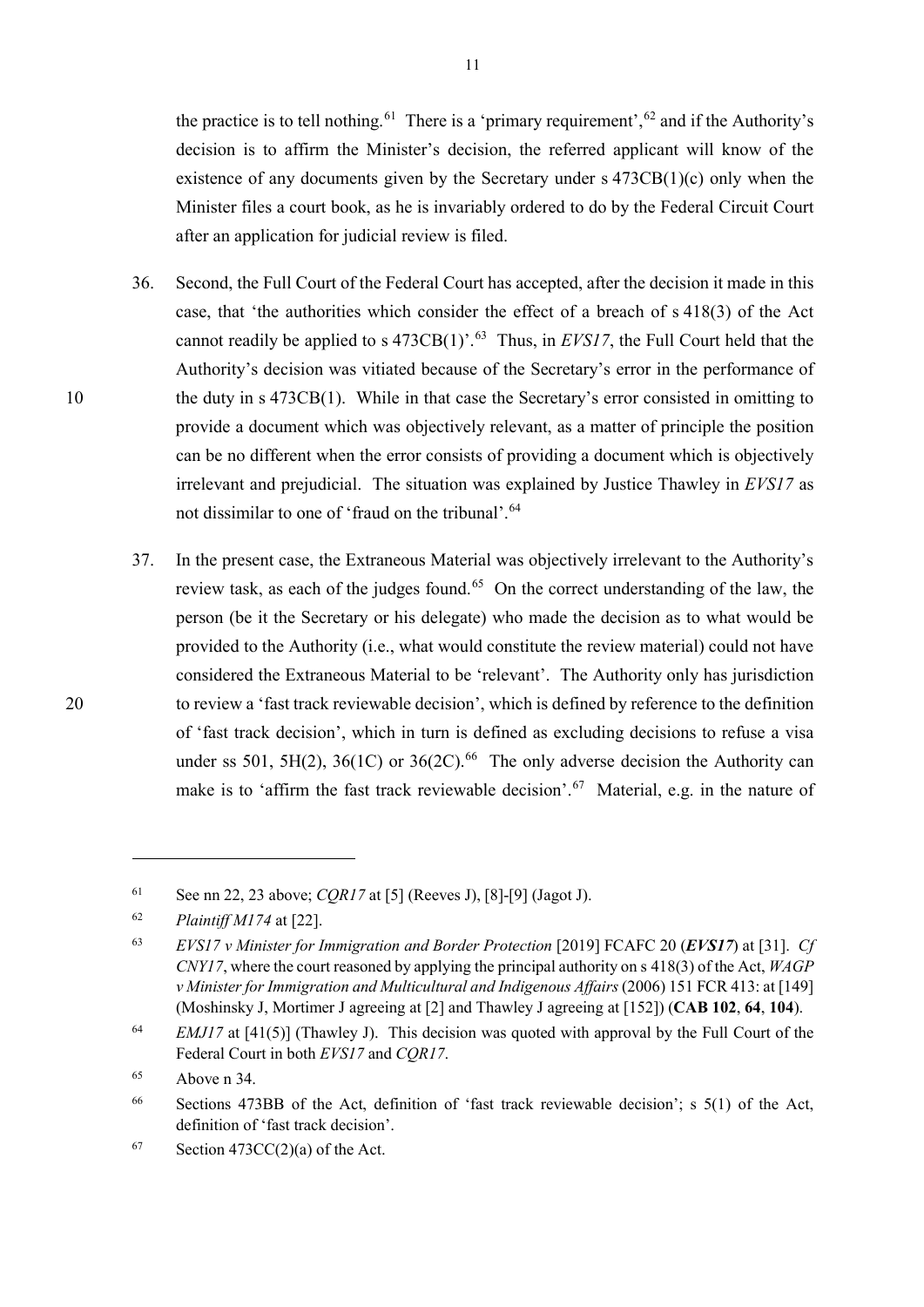criminal convictions, that might be relevant to those excluded 'refusal to grant a visa'[68](#page-11-0) decisions cannot be relevant to the Authority's review task. [69](#page-11-1) 

- 38. Further and in any event, the documents in the Excluded Material are to be viewed, at best, as character assessments intended for purely internal purposes but mistakenly given to an independent body, and at worst, both in their cumulative effect and because of the positive decision of the Secretary to provide them, as character assassination.
- 39. Given the above, and the fact that the Authority did not give the Appellant an opportunity to comment on the Extraneous Material (as to which, see [\[56\]](#page-15-0)-[\[57\]](#page-15-1) below), this is a case where the Secretary's decision to provide objectively irrelevant material vitiated the 10 Authority's decision on the review.
	- 40. Before turning to apprehended bias, and also to the error of the Authority by its failure to provide to the Appellant an opportunity to comment on the Extraneous Material, further reference should be made to this Court's decision in *Plaintiff M174*.
- 41. In that case, this Court considered that a breach by a delegate of s 57(2) of the Act could impact on the validity of the Authority's decision on review if material which had been obtained without compliance with s 57(2) were included in the review material given by the Secretary to the Authority and: (i) that material was taken into consideration by the Authority; (ii) without the Authority first inviting the referred applicant to respond to that prejudicial material.<sup>70</sup> Two broad scenarios were identified, where relevant information 20 within the meaning of s 57(1) could end up being included in review material: one where that information was not before the Minister or delegate at the time of decision under s 65, and one where it was before the Minister or delegate.<sup>[71](#page-11-3)</sup> This Court identified two solutions, to address those two broad scenarios.<sup>[72](#page-11-4)</sup> With respect, the two solutions presuppose that the Authority would know what had been, and what had not been, before the Minister or delegate at the time of decision under  $s$  65.<sup>[73](#page-11-5)</sup>

<span id="page-11-0"></span><sup>68</sup> *CNY17* at [56] (Mortimer J) (**CAB 76-77**).

<span id="page-11-1"></span><sup>69</sup> See also *Migration Regulations 1994* (Cth), reg 4.43(3)(b) and (c).

<span id="page-11-2"></span><sup>70</sup> *Plaintiff M174* at [71], read with [47] ('prejudicial adverse information').

<span id="page-11-3"></span><sup>71</sup> *Plaintiff M174* at [48]-[49].

<span id="page-11-4"></span><sup>72</sup> *Plaintiff M174* at [48]-[50].

<span id="page-11-5"></span><sup>73</sup> This issue was identified in *CNY17* at [75] (Mortimer J) (**CAB 81**), after *Plaintiff M174* had been decided. See also, e.g. *EEM17 v Minister for Immigration and Border Protection* [2018] FCAFC 180 at [26].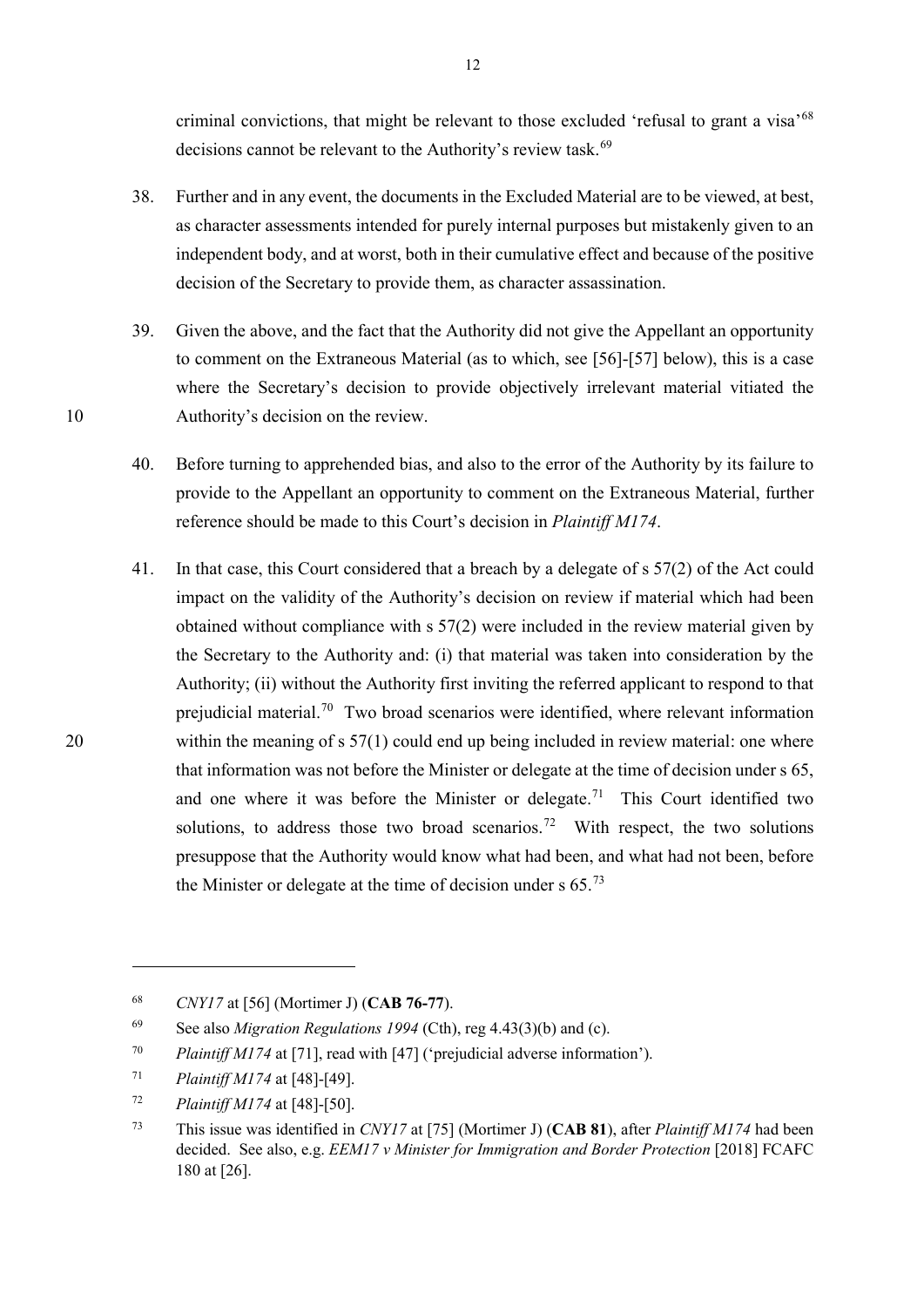- 42. Accepting that, in *Plaintiff M174*, this Court was addressing a scenario where the information in question was relevant to the issues for the Authority to consider (whether or not the Authority proposed to take it into account), nevertheless there are important points that carry over to the situation in this case, where the information in question is objectively irrelevant.
- 43. First, in this case the Authority stated that it had regard to the review material, as in fact it is mandated to by s 473DB(1) of the Act. Second, it is well-established that prejudicial material is capable of having a subconscious effect on a decision-maker, which is not negated by statements to the effect that, e.g., the material has been put out of the mind. 10 Rather, to counteract the prejudice, even at a subconscious level, there is enlivened an obligation to extend an opportunity to respond. [74](#page-12-0) Thirdly and relatedly, *Plaintiff M174* is consistent with the proposition that, assuming non-compliance with s 57(2) had resulted in prejudicial information being included by the Secretary in the review material, but also assuming that the Authority did not propose to rely on that information in its path to reasoning to an affirming of the delegate's decision, there may nonetheless still be the possibility of subconscious effect of that prejudicial information.
- 44. With respect to apprehended bias, the point of departure between the court below and the Full Court in *AMA16* is to be found in the conclusion (by the majority) that the Extraneous Material was not sufficiently prejudicial.<sup>[75](#page-12-1)</sup> The question which then arises is where (or 20 whether) that analysis (evaluating the degree of prejudice) could validly take place, in the application of test for apprehended bias in this particular statutory context.
	- 45. According to Justice Moshinsky, parts of the Extraneous Material were not, 'without more', prejudicial, and 'the fair-minded lay observer would consider it likely that the Authority would put the information aside as irrelevant to its task'.<sup>[76](#page-12-2)</sup>

<span id="page-12-0"></span><sup>74</sup> *Applicant VEAL of 2002 v Minister for Immigration and Multicultural and Indigenous Affairs*  (2005) 225 CLR 88 (*Applicant VEAL*) at [5], [14]-[15], [18]-[19]. See also *Re JRL; ex parte CJL* (1986) 161 CLR 342 (*Re JRL*) at 351 (Mason J)*.*

<span id="page-12-1"></span><sup>75</sup> *CNY17* at [134]-[136] (Moshinsky J), [169]-[171] (Thawley J) (**CAB 99-100, 111-112**). Justice Moshinsky also resolved the case by distinguishing it from *AMA16* (*CNY17* at [136]) (**CAB 100**). *Cf* e.g. *SZRUI v Minister for Immigration, Multicultural Affairs and Citizenship* [2013] FCAFC 80 at [99] (Robertson J), explaining that apprehended bias should not be resolved by assessing whether facts in one case are more or less extreme than the facts of another. See also *CNY17* at [12]-[13] (Mortimer J) (**CAB 67**).

<span id="page-12-2"></span><sup>76</sup> *CNY17* at [135] (Moshinsky J) (**CAB 99-100**).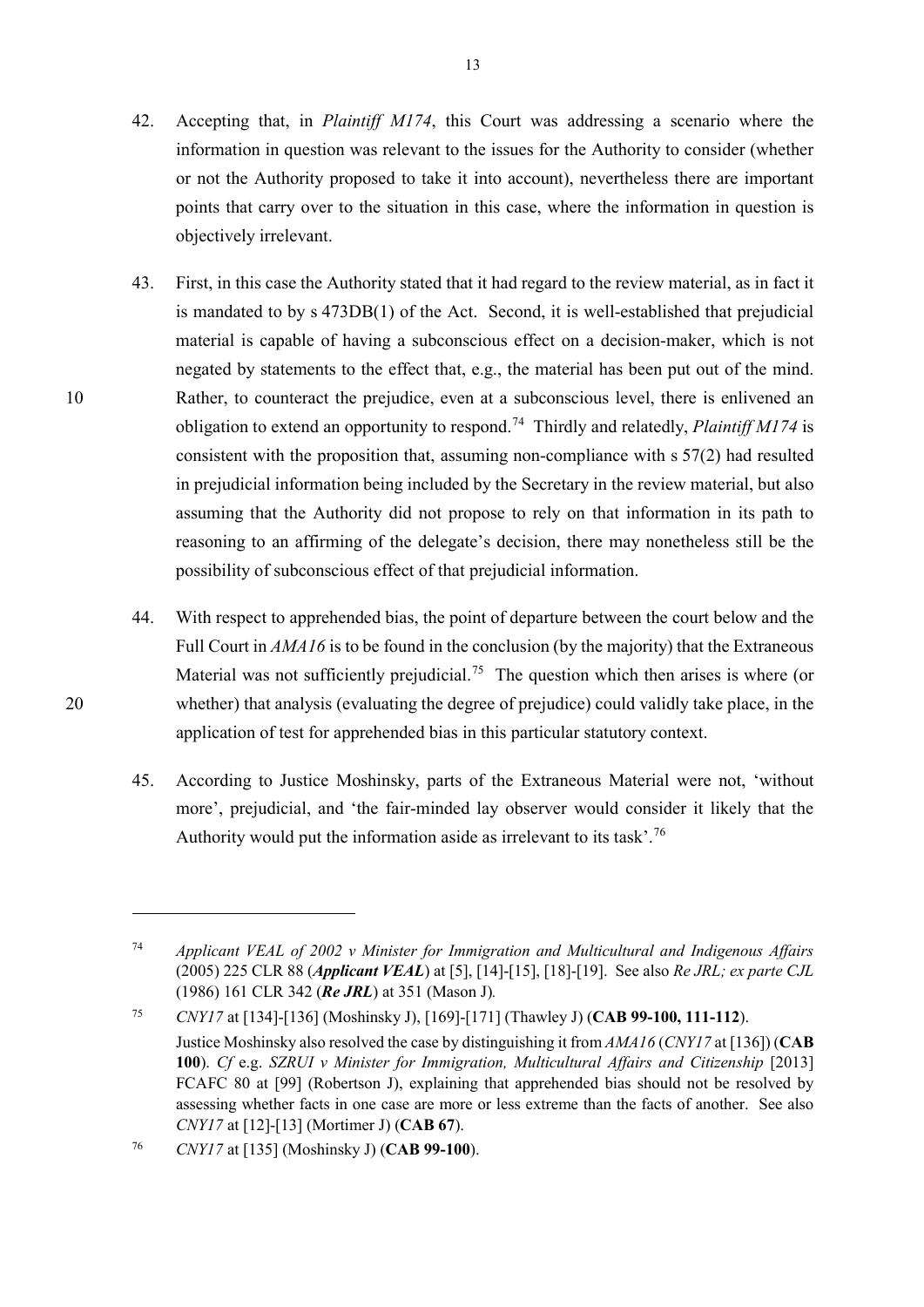- 46. Justice Thawley reasoned to similar effect to Justice Moshinsky, stating that parts were not 'sufficiently prejudicial'<sup>[77](#page-13-2)</sup> and that 'a fair-minded observer would not conclude that a "Reviewer" ... is (as an absolute proposition) unable to disregard irrelevant material'.<sup>[78](#page-13-3)</sup>
- <span id="page-13-1"></span>47. Effectively, the majority construes a legal abstraction (the reasonable observer) which enquires into the state of mind of the decision-maker (the Authority), in particular as to whether it was subconsciously affected. This is despite decisions of this Court which have said, in other contexts, that such an enquiry is incorrect.<sup>[79](#page-13-4)</sup>
- <span id="page-13-0"></span>48. Authority also demonstrates that it is immaterial that a reasonable observer knows that a third party (such as a court clerk who is also a member of the firm of solicitors for one 10 party,  ${}^{80}$  ${}^{80}$  ${}^{80}$  or the manager of the racing board ${}^{81}$  ${}^{81}$  ${}^{81}$ ) takes no part in the deliberations of the case. The question is not 'what actually was done but … what might appear to be done'. Thus, even though in each of the cases of the court clerk and the manager of the racing board their opinions (actual states of mind) were irrelevant to the issue at hand, there was still a finding that bias might be apprehended.<sup>[82](#page-13-7)</sup>
	- 49. All of the above is but one way of stating that the fourth of the categories noted by Justice Deane in *Webb v The Queen*<sup>[83](#page-13-8)</sup> includes cases of subconscious effect by extraneous prejudicial information. In apprehended bias, there can be no inquiry into an actual state of mind.<sup>[84](#page-13-9)</sup>
- 50. Applying the principles to the particular statutory context of Pt 7AA, which gives effect 20 to a unique scheme for merits review of administrative decisions, the result is that the provision by the Secretary to the Authority of objectively irrelevant, prejudicial material results in apprehended bias. There is nothing unusual about this result, especially once it is appreciated that the Authority has power to offer the referred applicant an opportunity to comment (as to which, see [\[56\]](#page-15-0)-[\[57\]](#page-15-1) below).<sup>[85](#page-13-10)</sup>

<span id="page-13-2"></span><sup>77</sup> *CNY17* at [171] (Thawley J) (**CAB 112**).

<span id="page-13-3"></span><sup>78</sup> *CNY17* at [162] (Thawley J) (**CAB 108**).

<span id="page-13-4"></span><sup>79</sup> *Applicant VEAL* at [17]-[19], referring to *Kioa v West* (1985) 159 CLR 550 at 628-629 (Brennan J).

<span id="page-13-5"></span><sup>80</sup> *R v Sussex Justices; ex parte McCarthy* [1924] 1 KB 256 at 258-259 (Lord Hewart LCJ).

<span id="page-13-6"></span><sup>81</sup> *Stollery v Greyhound Racing Control Board* (1972) 128 CLR 509 at 518-519 (Barwick CJ).

<span id="page-13-7"></span><sup>82</sup> Above nn [80](#page-13-0)[-81.](#page-13-1)

<span id="page-13-8"></span><sup>83</sup> (1994) 181 CLR 41 (*Webb*) at 74. See also *Ebner* at [24].

<span id="page-13-9"></span><sup>84</sup> *Isbester* at [61]; *Ebner* at [7].

<span id="page-13-10"></span><sup>85</sup> The issue was left open in *AMA16* given that, as in this case, no disclosure of the existence of the prejudicial material was made by the Authority, and no opportunity to comment was extended to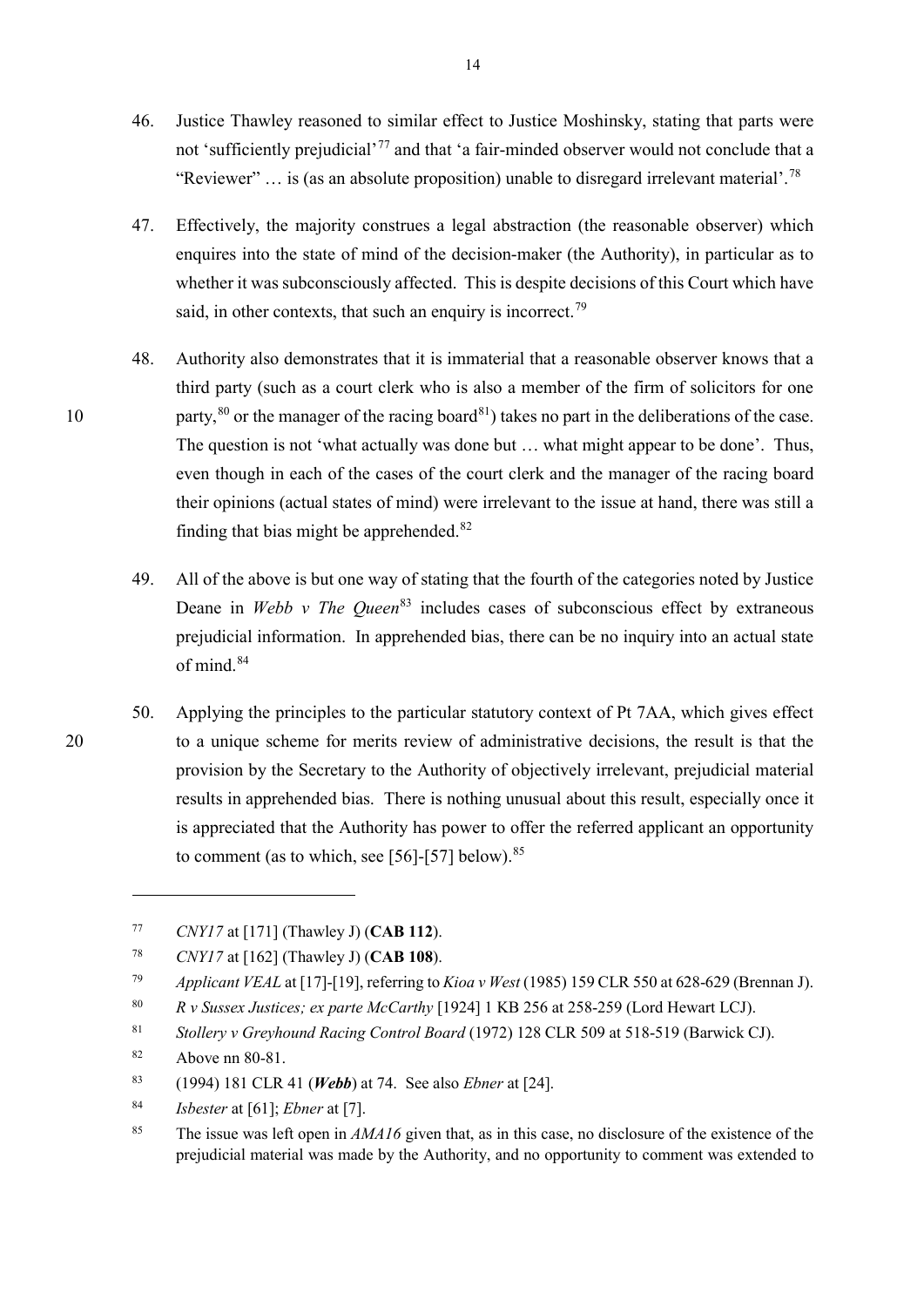- 51. Before turning to the opportunity to comment, it is desirable to address the significance of the fact that it is the Secretary who provides the review material.
- 52. In *Webb*, Justice Deane also explained that the fourth category commonly overlaps with disqualification by association, such as 'where a judge is disqualified by reason of having heard some earlier case'.<sup>86</sup> Here, the overlap assists in properly applying the fair-minded reasonable observer test.
- 53. In *Re JRL*, Justice Mason observed that the reasonable observer might apprehend that counsellor's opinion, by reason of her position, would carry weight. $87$  The counsellor had apparently informed the judge of her qualifications 'and thereby indicated that her opinion 10 was that of a qualified expert'.<sup>[88](#page-14-2)</sup> In addition, some form of participation by her in the process was contemplated by the statutory scheme.<sup>[89](#page-14-3)</sup>
	- 54. In this case, similar observations were made below about the way in which the prejudicial information might be viewed because of the status of the person providing it, as well as his statutory role in doing so. In particular, each of the judges accepted that the fairminded lay observer would be attributed with the knowledge that the Extraneous Material was provided to the Authority with the imprimatur of the Secretary having considered it 'relevant' to the review, by reason of s  $473CB(1)(c)$ .<sup>[90](#page-14-4)</sup>
- 55. It is only the Secretary who has any statutory warrant to provide material to the Authority. No other person has this capacity—not even the referred applicant, except by way of 20 information that meets the gateway criteria in s 473DC, and even then, such information is not required to be considered.

the referred applicant: see at [83]-[84] (Griffiths J), [100]-[101] (Charlesworth J, expressing some tentative views).

<span id="page-14-0"></span><sup>86</sup> *Webb* at 74 n 29 (Deane J).

<span id="page-14-1"></span><sup>87</sup> *Re JRL* at 357 (Mason J).

<span id="page-14-2"></span><sup>88</sup> *Re JRL* at 356 (Mason J), see also 361 (Wilson J).

<span id="page-14-3"></span><sup>89</sup> *Re JRL* at 353 (Mason J), albeit that the impugned instance of communication was 'not authorized': at 354-355.

<span id="page-14-4"></span><sup>90</sup> *CNY17* at [64], [66] (Mortimer J); [133] (Moshinsky J); [174] (Thawley J) (**CAB 79**, **99**, **112**). Justice Thawley however erred by concluding that the reasonable observer would know that the Authority's 'role is not to assume' that material has any 'particular or special significance apart from its relevance to the review': [176] (**CAB 113**). Justice Moshinsky did not appear to address the significance of the fact that it was the Secretary who provided the Extraneous Material.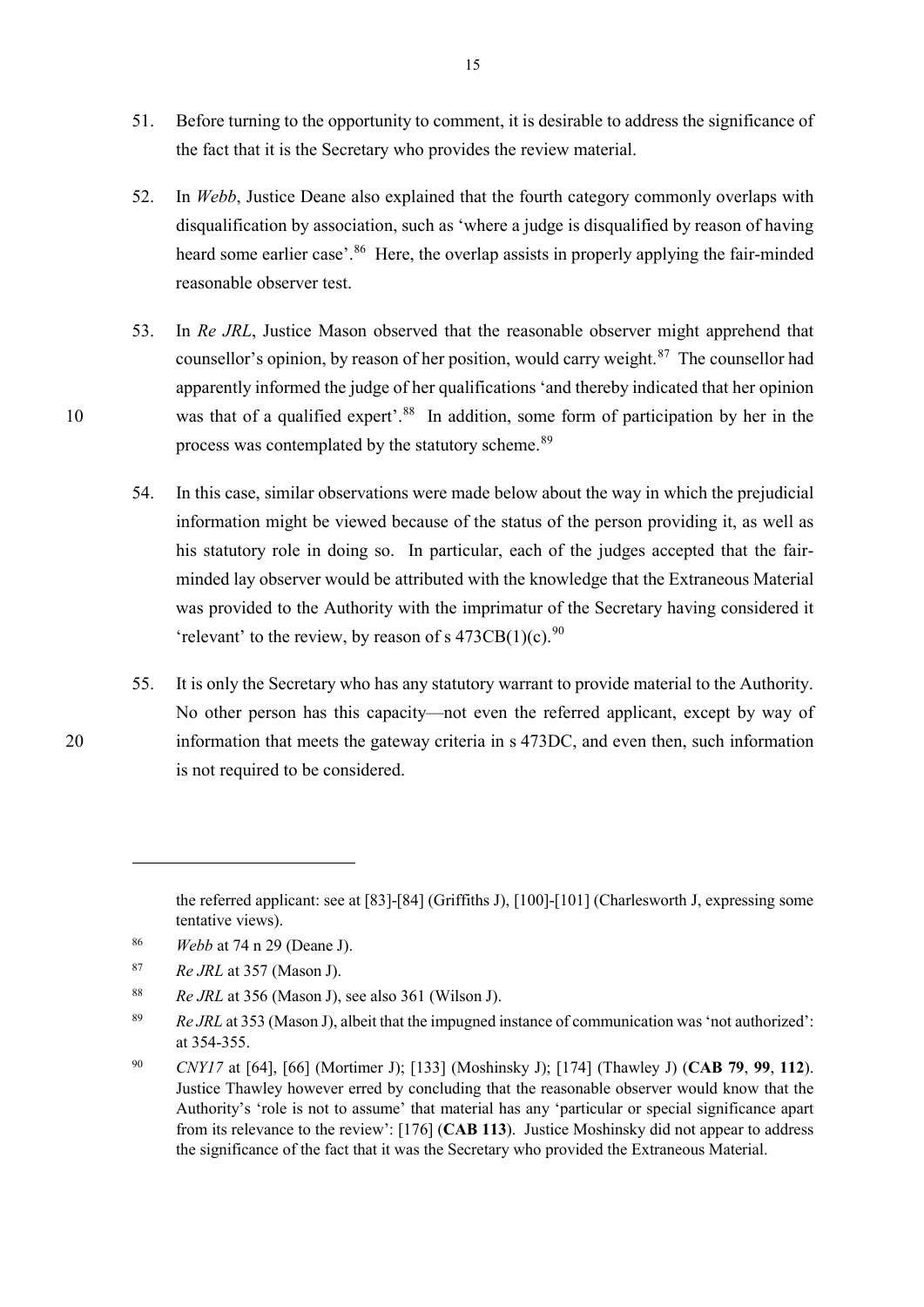- <span id="page-15-0"></span>56. The prejudice could have been neutralised, consistently with what this Court has said in *Plaintiff M174*<sup>, [91](#page-15-2)</sup> by the reasonable consideration of exercise of the power in s 473DC(3). Alternatively, or possibly in addition, since Pt 7AA contains no express provisions on the content of the bias rule, the way the Authority could have neutralised the prejudicial effect was and is shaped by the common law's requirement for invitation to comment.<sup>[92](#page-15-3)</sup> The fact that, in the vast majority of cases, the opportunity to comment is discussed as part of the content of the hearing rule does not gainsay that it can also be part of the content of the bias rule.<sup>93</sup> In that regard, it is significant that there is nothing in Pt 7AA that precludes the provisions in Subdiv C of Div 3, including s 473DC, from informing the content of the 10 bias rule.<sup>[94](#page-15-5)</sup> Indeed, since the hearing and bias rules are the twin pillars of natural justice, the content of each may overlap.[95](#page-15-6) And, as Justice Dawson said in *Re JRL*, 'it must also be possible to remove an apprehension of bias … which might otherwise arise out of the failure to hear a party'.  $96$ 
	- 57. Whichever way it is cast (by reference to s 473DC or to the common law), the key point is that if the Authority does nothing once in possession of that part of the review material provided to it by the Secretary which is prejudicial and objectively irrelevant (here, the Extraneous Material), the fair-minded lay observer might apprehend that the Authority might not bring an impartial mind to the ultimate decision.
- <span id="page-15-1"></span>58. For the above reasons, the appeal should be allowed. The fair-minded lay observer, 20 cognisant of the way Pt 7AA works, including the role of the Secretary, might have apprehended that the Authority might not have brought an impartial mind in undertaking the review, by reason of the irrelevant, prejudicial material which it was mandated to consider. The Authority failed to address the prejudicial effect created by the Secretary's provision of the Extraneous Material (unbeknown to the Appellant), by not providing to the Appellant an opportunity to comment. The situation would simply not have occurred, had the Secretary acted reasonably, on a correct understanding of the law, in compiling the review material.

<span id="page-15-2"></span><sup>91</sup> *Plaintiff M174* at [71].

<span id="page-15-3"></span><sup>92</sup> See e.g. *Re JRL* at 351 (Mason J).

<span id="page-15-4"></span><sup>93</sup> In *Re JRL*, Chief Justice Gibbs (at 346, 349), Mason J (at 350) and Dawson J (at 371) applied *Kanda v Government of Malaya* [1962] AC 322 at 337, as part of their Honours' reasoning on apprehended bias. *Cf* the reasons of Wilson J (at 365).

<span id="page-15-5"></span><sup>94</sup> *Cf.* s 473DA of the Act as to the hearing rule.

<span id="page-15-6"></span><sup>95</sup> *Carbotech-Australia Pty Ltd v Yates* [2008] NSWSC 540 at [46].

<span id="page-15-7"></span><sup>96</sup> *Re JRL* at 372.